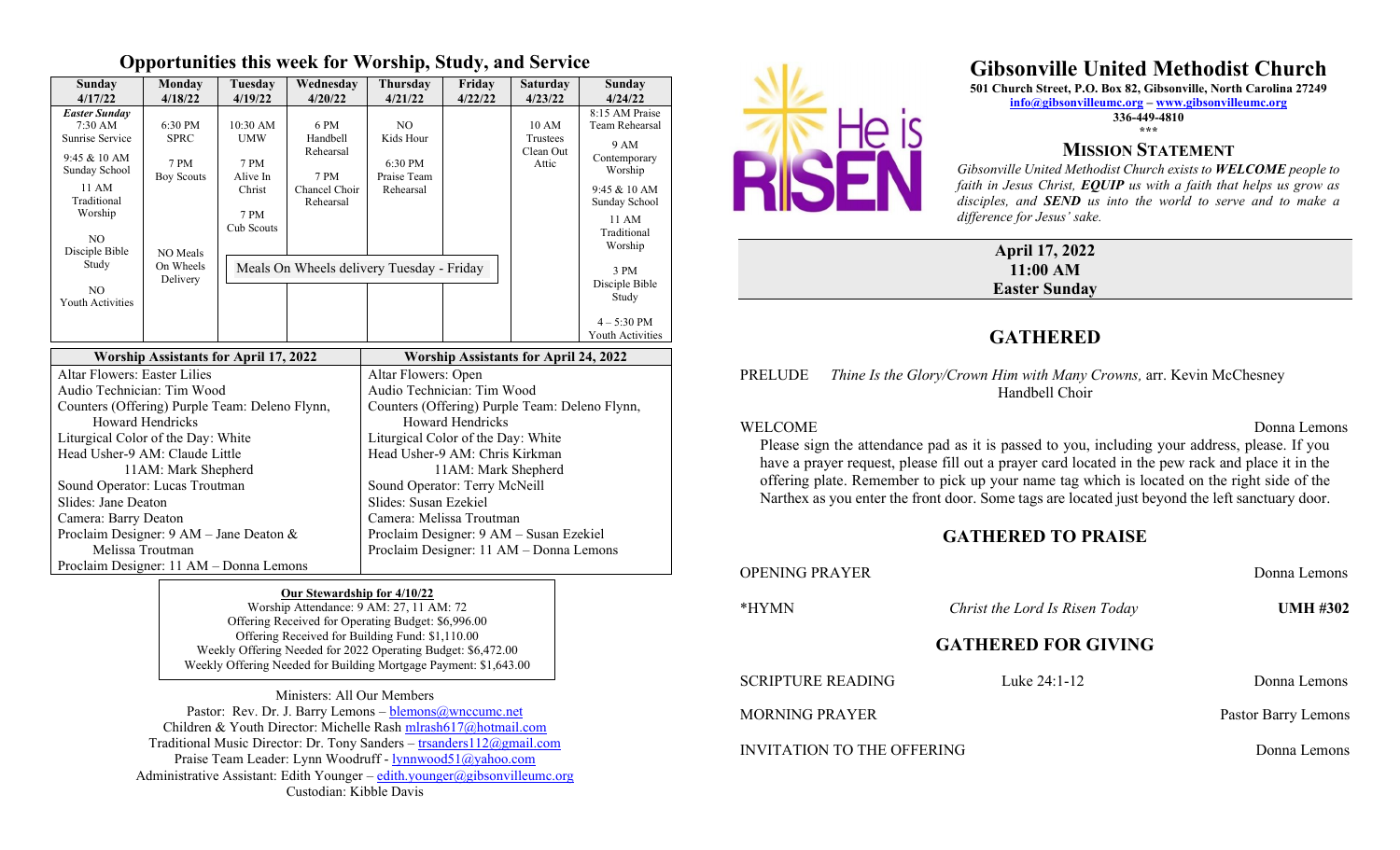| <b>OFFERTORY</b>                                                                                              | In the Garden, arr. Lorie Line                                                                                                                                                                                 | Dr. Tony Sanders |  |  |  |
|---------------------------------------------------------------------------------------------------------------|----------------------------------------------------------------------------------------------------------------------------------------------------------------------------------------------------------------|------------------|--|--|--|
| *DOXOLOGY                                                                                                     | "Praise God, From Whom All Blessings Flow"<br>Praise God, from whom all blessings flow; Praise him, all creatures here below:<br>Praise him, above, ye heavenly host; Praise Father, Son, and Holy Ghost. Amen | <b>UMH #95</b>   |  |  |  |
| *DEDICATION OF THE OFFERING                                                                                   |                                                                                                                                                                                                                | Donna Lemons     |  |  |  |
|                                                                                                               | <b>GATHERED BY THE WORD</b>                                                                                                                                                                                    |                  |  |  |  |
| <b>EASTER CANTATA</b>                                                                                         | He Has Overcome<br>Dr. Tony Sanders, Director<br>Gibsonville United Methodist Church Chancel Choir                                                                                                             | arr. Marty Parks |  |  |  |
|                                                                                                               | <b>GATHERED AND SENT OUT</b>                                                                                                                                                                                   |                  |  |  |  |
| *CLOSING HYMN                                                                                                 | Thine Be the Glory                                                                                                                                                                                             | <b>UMH #308</b>  |  |  |  |
| *DISMISSAL WITH BLESSING                                                                                      | Pastor Barry                                                                                                                                                                                                   |                  |  |  |  |
| <b>POSTLUDE</b> The Great Gate of Kiev from Pictures at an Exhibition - Modest Mussorgsky<br>Dr. Tony Sanders |                                                                                                                                                                                                                |                  |  |  |  |

\*Please stand if you are able

*The white carnation placed on the altar is in memory of Amy B. Whitesell, who passed away Sunday, April 10, 2022. Our sincere Christian love and sympathy is extended to her family.* 

### **WORSHIP**

**Welcome to Worship!** We are glad you are here, and we pray you will be renewed and blessed in this time of worship. We offer two worship services: There is a contemporary service at 9am, using technology and contemporary worship music. The Traditional worship is at 11am., which includes hymns, creeds, traditional liturgy, and technology. WELCOME! Please take a moment to give us your home address on the attendance pad.

### **CHILDREN AND YOUTH**

**Nurseries:** The nursery is available at both services for babies - 5 years old.

**There will be no Kids Hour Thursday April 21.** Kids Hour will return on Thursday, April 28.

**There will be no Youth Activities Easter Sunday.** The Youth will meet next Sunday, April 24. We will clean and refresh the ramp into the church to make the building more accessible as well as do other light maintenance and painting. (We will meet from 4 to 6, ending with dinner.)

**Children's Time:** The church is re-starting the "Children's Time" during the 9am and 11am worship services. Children's Time is a "mini-message," geared to the children of the church. Resources are abundant for this type of ministry. The "message" can last from 2-4 minutes, and can include "object lessons," and gospel stories. If you are interested in getting in the rotation to give children's time, please let Pastor Barry (336) 239-5705 or Michelle Rash (336) 212-3424 know of your interest or questions.

### **SMALL GROUPS**

**Sunday School for Adults:** Currently there are two options. The Wharton Sunday School class meets in room #115 on the first floor at 9:45am, taught by Howard Hendricks. The other option for adults is the Friends in Faith class, which meets in room #107 on the first floor at 10am. Leonard Mangum is the current teacher. All adults are welcome to attend either class.

**Disciple I:** Will not meet today. We will return on Sunday, April 24 at 3pm.

**United Methodist Women:** Will meet Tuesday, April 19 at 10:30am in the Wharton Class Room.

## **OUTREACH & MISSIONS**

Outreach Committee: The Outreach Committee met on March 7<sup>th</sup>. I want to extend a HUGE Thank You! to everyone that attended our meeting. We discussed a few ministries we want to start, and restart. We want to start a monthly spaghetti dinner to serve the community, and our congregation. **We will serve a spaghetti dinner from 5:30-7:30pm (dine in or take out) on April 28th and**  another on May 19<sup>th</sup>. The June date has not been decided. We will serve spaghetti, a salad, bread, and desert/cookies. We will offer folks the opportunity to eat here at the church or grab a "To-Go-Plate". We will not ask anyone to pay for their dinners, but we will collect a Love Offering for